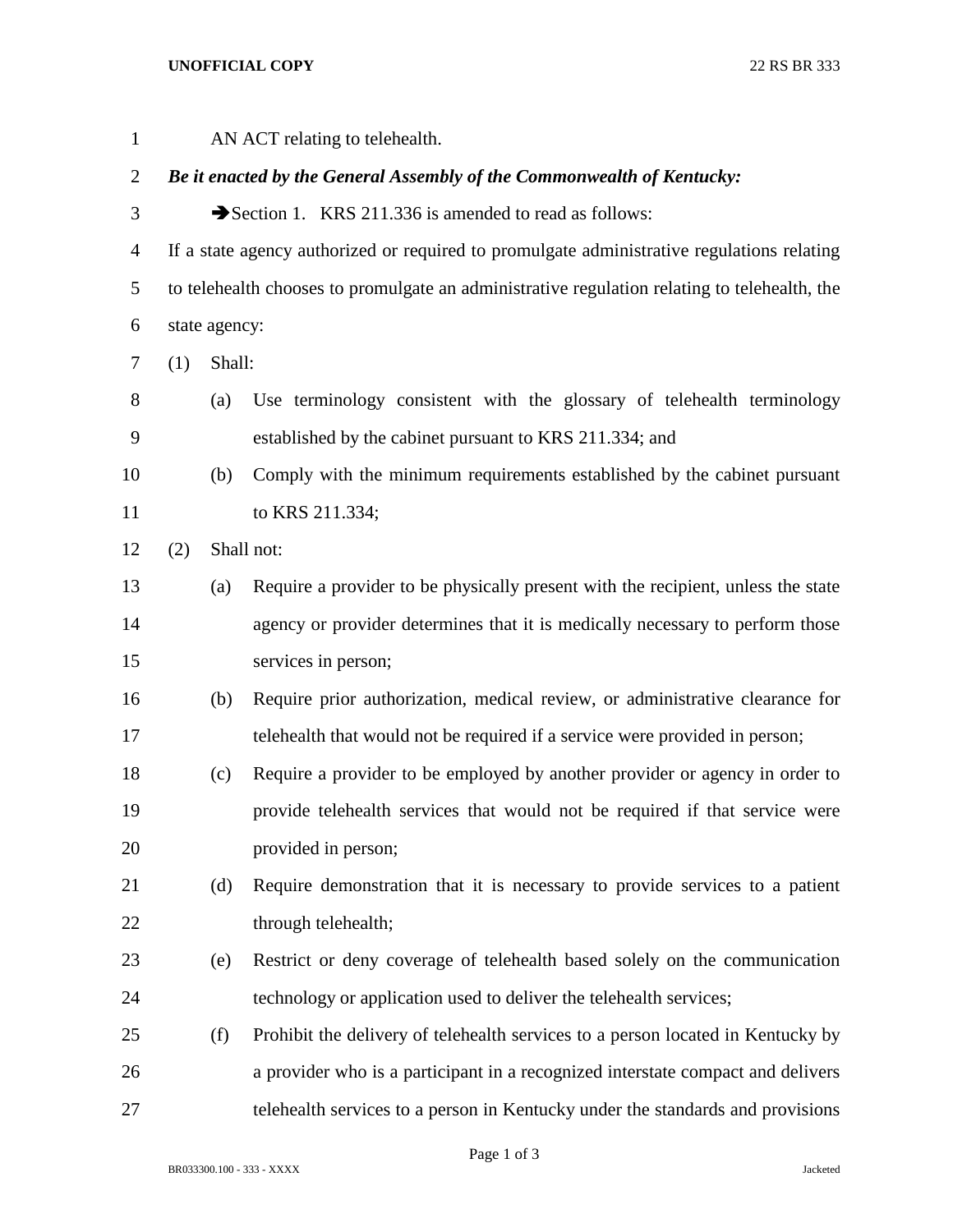| $\mathbf{1}$ |     |     | of that interstate compact;                                                          |
|--------------|-----|-----|--------------------------------------------------------------------------------------|
| 2            |     | (g) | Prohibit an insurer or managed care organization from utilizing audits for           |
| 3            |     |     | medical coding accuracy in the review of telehealth services specific to audio-      |
| 4            |     |     | only encounters; [-or]                                                               |
| 5            |     | (h) | Require a provider to be part of a telehealth network; [ and]                        |
| 6            |     | (i) | <b>Prohibit the delivery of telehealth services to a person who is a permanent</b>   |
| 7            |     |     | resident of Kentucky who is temporarily located outside of Kentucky by a             |
| 8            |     |     | provider who is credentialed by a Kentucky professional licensure board;             |
| 9            |     | (i) | Prohibit the delivery of telehealth services to a person who is not a                |
| 10           |     |     | permanent resident of Kentucky who is temporarily located in Kentucky by             |
| 11           |     |     | a provider who is credentialed by a professional licensure board in the              |
| 12           |     |     | person's state of permanent residence; or                                            |
| 13           |     | (k) | Require a health care provider to be physically located in the state that he or      |
| 14           |     |     | she is credentialed in by a professional licensure board in order to provide         |
| 15           |     |     | telehealth services to a person who is a permanent resident of the same              |
| 16           |     |     | state. Nothing in this paragraph shall be construed to imply that the                |
| 17           |     |     | Kentucky Medicaid program would be responsible for reimbursement for                 |
| 18           |     |     | any services provided in Kentucky by a provider not credentialed by the              |
| 19           |     |     | <b>Kentucky Medicaid program; and</b>                                                |
| 20           | (3) |     | May promulgate administrative regulations, which shall be no more restrictive than   |
| 21           |     |     | administrative regulations for providers who deliver healthcare services in person,  |
| 22           |     |     | to establish additional requirements relating to telehealth, including requirements: |
| 23           |     | (a) | For the proper use and security of telehealth;                                       |
| 24           |     | (b) | To address emergency situations, including but not limited to suicidal               |
| 25           |     |     | ideations or plans; threats to self or others; evidence of dependency, neglect,      |
| 26           |     |     | or abuse; or other life-threatening conditions;                                      |
| 27           |     | (c) | To prevent waste, fraud, and abuse of telehealth services, both in general and       |

Page 2 of 3